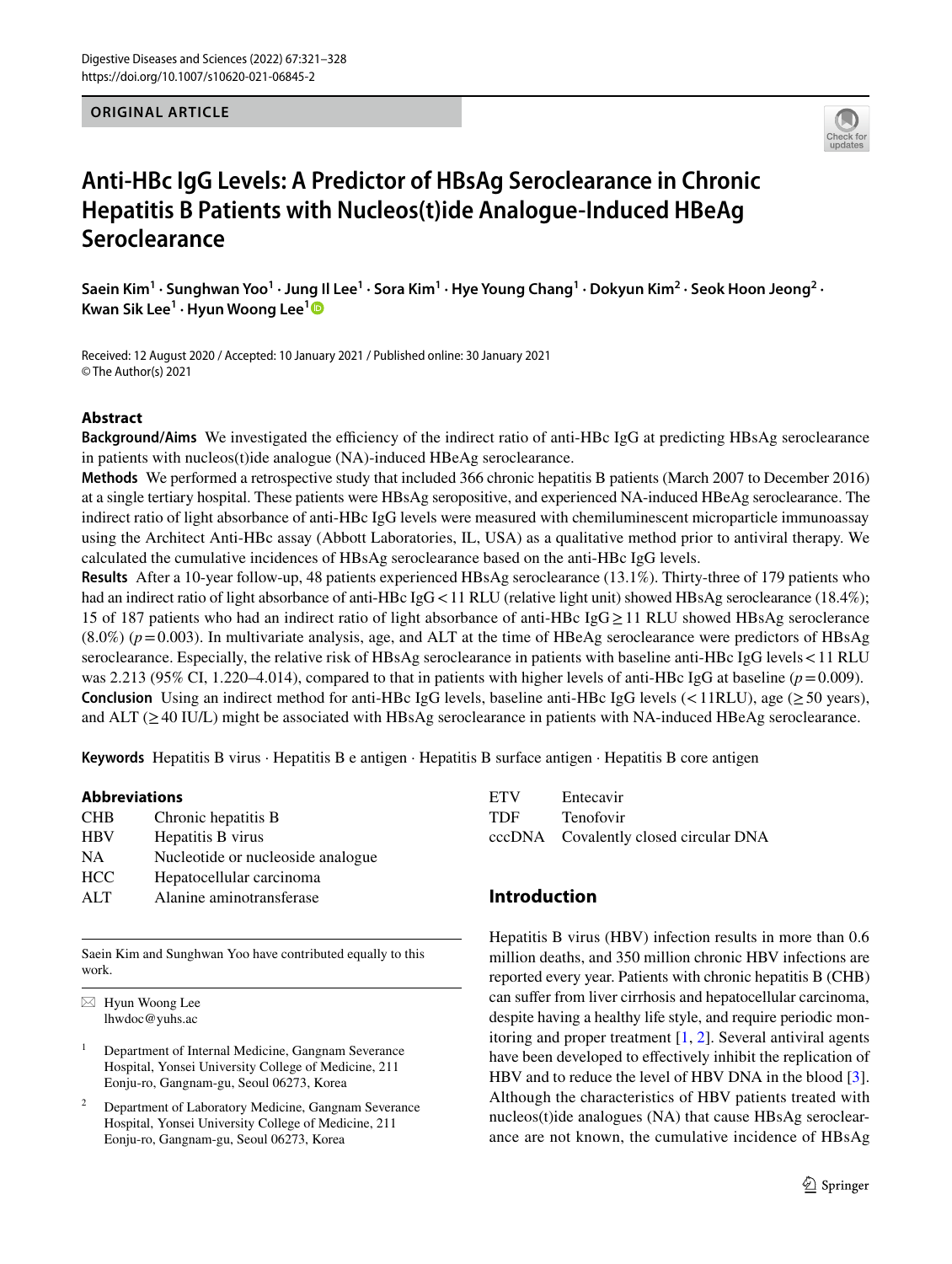seroclearance is known to increase with a decrease in the baseline HBsAg titer before the initiation of treatment [[4,](#page-7-3) [5](#page-7-4)]. However the HBsAg titer tests are expensive, and only one test per year is covered by medical insurance in Korea. Therefore, it is necessary to develop highly accurate and inexpensive predictive biomarkers.

Usually, the qualifcation of HB core antibody (anti-HBc IgG) is always checked during initial screening of CHB. It is also a surrogate indicator of HBV-specifc activation of adaptive immune response [[6\]](#page-7-5). Previously published studies have reported that the level of anti-HBc IgG is highly correlated with serum ALT levels [\[7](#page-7-6), [8](#page-7-7)], and is also associated with HBsAg seroclearance in NA-naïve CHB patients who naturally exhibit seroconversion of HBeAg [[4](#page-7-3)]. However, the level of anti-HBc IgG needs to be validated in patients with NA-induced HBeAg seroclearance. Although it is difficult to quantify anti-HBc IgG levels, qualification can be checked easily and is also less expensive. In this study, we investigated the suitability of using the indirect ratio of anti-HBc IgG as a predictor of HBsAg seroclearance in patients with NA-induced HBeAg seroclearance.

# **Patients and Methods**

#### **Study Cohort**

This is a retrospective cohort study that uses data from a tertiary hospital. Between March 2007 and December 2016, a total of 2524 HBeAg-positive CHB patients were treated with NA (lamivudine, adefovir, telbivudine, entecavir or tenofovir) as a frst line or rescue therapy. All of these patients were  $\geq$  18 years old, and had tested positive for HBsAg and HBeAg for at least 6 months. All these patients were recruited from the Gangnam Severance Hospital, Yonsei University College of Medicine, Korea. We excluded 30 patients who had undergone previous peginterferon treatment before NA therapy, or were co-infected with hepatitis C virus or human immunodeficiency virus. One hundred thirty-two Patients with other concomitant chronic liver diseases (e.g., alcoholic liver disease and autoimmune hepatitis), 202 patients who displayed decompensated liver cirrhosis (e.g., variceal bleeding, hepatic encephalopathy, ascites) before NA therapy, and 152 patients with HCC before and within 1 year after NA therapy in ultrasonography and computerized tomography scanning tests were also excluded. One thousand six hundred forty-two patients with sustained HBeAg positive during antiviral therapy were excluded. Finally, 366 patients (14.5%) exhibited NA-induced HBeAg seroclearance. The enrolled subjects underwent antiviral therapy and exhibited HBeAg seroclearance (Fig. [1](#page-1-0)) Clinical outcomes, including the development of HCC and HBsAg seroclearance were recorded.

The study was performed in accordance with the Declaration of Helsinki (1975), was approved by the Institutional Review Board of Gangnam Severance Hospital (3-2019- 0348). As this study was retrospective in nature, written consent from the patients was not required.

#### **Patient Monitoring**

Follow-up visits for CHB patients were conducted at regular intervals of 6 months. Patients underwent routine liver biochemistry, HBV serology, and ultrasonography tests. Cirrhosis was clinically defned based on the presence of ultrasonographical features, such as small-sized liver, nodular



<span id="page-1-0"></span>**Fig. 1** Flow of study participants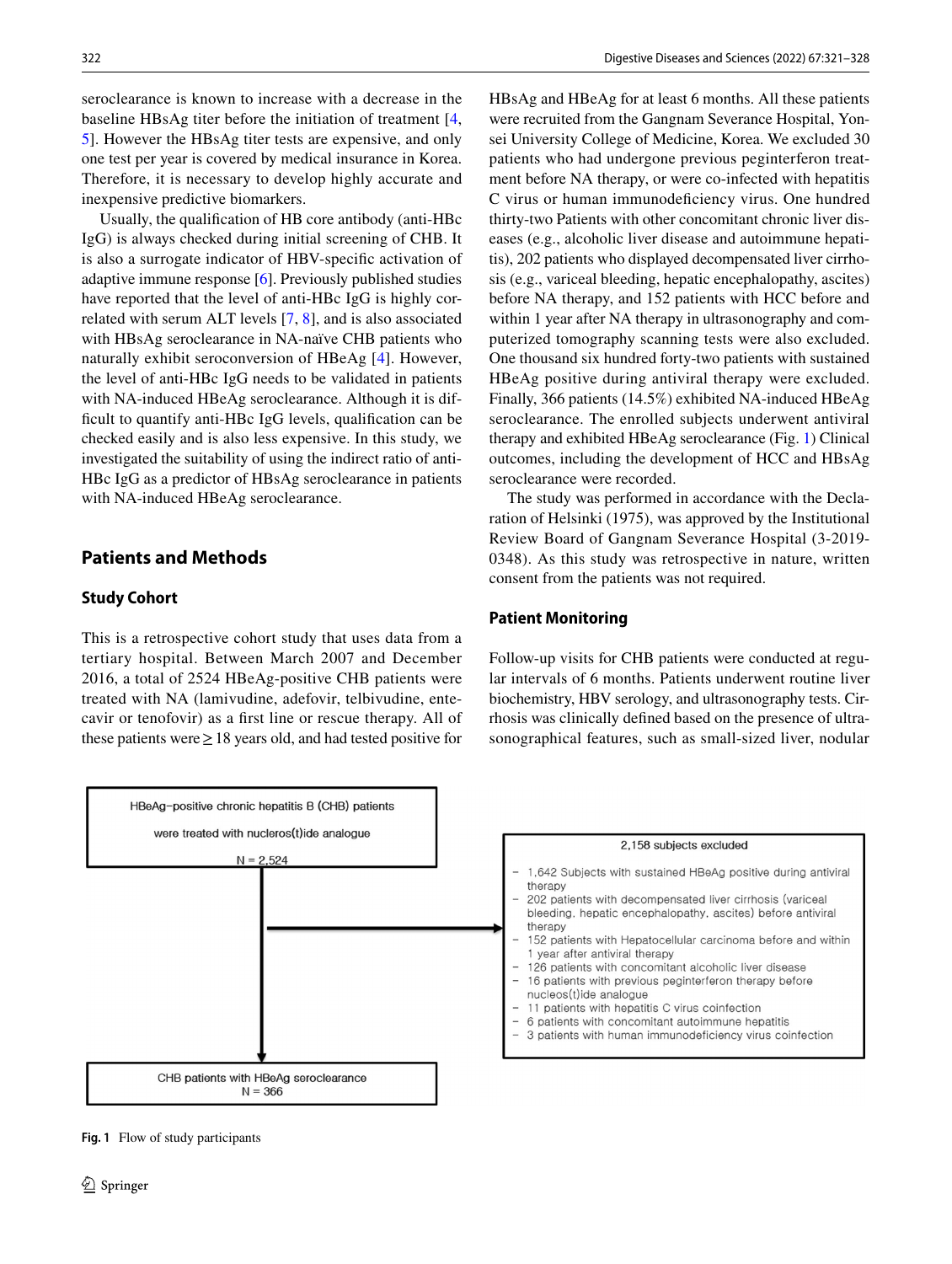surface, and splenomegaly  $(12 \text{ cm})$  with or without portal hypertension. A diagnosis of decompensated liver cirrhosis was made based on clinical presentations, such as variceal bleeding or hepatic encephalopathy and presence of ascites. The decision to use antiviral therapy was made in accordance with the guidelines for the management of CHB proposed by the Korean Association for the Study of Liver [\[9](#page-7-8)]

#### **Laboratory Evaluation**

We evaluated the levels of HBsAg, HBeAg, and HBV DNA in the serum using a commercial blood test. We also analyzed the anti-HBc IgG levels, and checked qualitatively prior to initiating antiviral therapy using Architect Anti-HBc assay (Abbott Laboratories, IL, USA). A indirect relationship was shown between the amount of analyte in the sample and the RLUs detected by Architect System optics. Results were calculated as normalized signal cut-off (S/Co) ratios obtained by measuring the signal strength of sample and the signal strength of an internal cut-off. IgG anti-HBc positivity was defined by an S/Co ratio  $\geq 1.0$ . The indirect ratio of light absorbance of anti-HBc IgG levels was measured quantitatively. In previous report, indirect ratio of anti-HBc IgG was correlated to quantifed anti-HBc IgG levels [\[10](#page-7-9)]. The level of HBV DNA in the serum was quantifed using a commercially available real-time polymerase chain reaction assay (COBAS AmpliPrep-COBAS TaqMan HBV test, detection limit=12 IU/mL; Roche Diagnostics, Basel, Switzerland). HBV DNA was routinely estimated at intervals of six months.

#### **Primary Endpoint**

The primary endpoint of our study was HBsAg seroclearance. HBsAg seroclearance was defned as at least two negative HBsAg test results, with the last negative HBsAg test being in CHB patients with HBeAg seroclearance undergoing antiviral therapy.

## **Statistical Analysis**

Baseline characteristics were described as numbers (%) and mean with standard deviation. Student's *t*-test was used to compare mean age at time of achieving HBeAg seroclearance in each group. Chi-square test or Fisher's exact test was used to compare sex ratio, presence of liver cirrhosis, detectable HBV DNA, elevated ALT at the time of HBeAg seroclearance, and the type of antiviral agents. Mann-Whitney U test was used to compare two continuous variables with skewed distribution. Kaplan–Meier curves were constructed to examine the cumulative incidences of HBsAg seroclearance. The variables that were signifcant in the univariate analysis were selected to develop a multivariate Cox

proportional hazard model for the identifcation of independent predictors of HBsAg seroclearance. Statistical analysis was performed using SPSS version 25.0 (IBM Co., Armonk, NY, USA).  $p < 0.05$  was considered significant.

# **Results**

## **Baseline Clinical Characteristics**

Baseline clinical characteristics of patients with NA-induced HBeAg seroclearance according to achieving HBsAg seroclearance are shown in Table [1](#page-3-0). Among the 366 patients who displayed NA-induced HBeAg seroclearance, 48 showed HBsAg seroclearance (13.1%) and 318 patients showed persistent HBsAg positive (86.9%). The number of male patients in the HBsAg seroclearance group was higher than that of female patients (62.5%), and the mean serum ALT levels were 33.6 IU/mL. The number of male patients in HBsAg positive group was also higher than that of female patients (61.0%), and the mean serum ALT levels were 30.5 IU/mL. There were no significant differences with respect to other serum laboratory tests, child–pugh score, MELD score, and a similar proportion of patients with liver cirrhosis was seen in both groups (45.8% *vs.* 41.8%,  $p=0.600$ ). However, the mean age is higher in HBsAg seroclerance group that in HBsAg positive group (51.5 years *vs.* 46.6 years,  $p < 0.001$ ). The number of patients treated with entecavir was higher than that of patients treated with tenofovir in both groups  $(p=0.031)$ . The time at which anti-HBc IgG was tested was prior to antiviral treatment. The mean durations between anti-HBc IgG test and HBeAg seroclearance were 31 months and 37 months in HBsAg seroclearance group and HBsAg positive group, respectively  $(p=0.182)$ . (Table [1\)](#page-3-0).

According to the level of the serum anti-HBc IgG  $\left($  < 11 RLU vs.  $\geq$  11 RLU) as a qualitative method, clinical characteristics are shown in Table [2.](#page-3-1) There were no signifcant differences with respect to gender, age, serum laboratory tests, child–pugh score, MELD score, a proportion of patients with liver cirrhosis and HCC. The type and the duration of antiviral therapy were similar in both groups.

#### **Clinical Characteristics According to HBsAg Seroclearance**

According to the occurrence of HBsAg seroclearance, the clinical characteristics in patients with NA-induced HBeAg seroclearance are shown in Table [3.](#page-4-0) In the HBsAg seroclearance group, serum HBV DNA levels were not detected at the time of HBeAg seroclearance. The mean anti-HBc IgG levels were 9.1 RLU (relative light unit) prior to antiviral treatment. In the HBsAg positive group, serum HBV DNA levels were also not detected at the time of HBeAg seroclearance,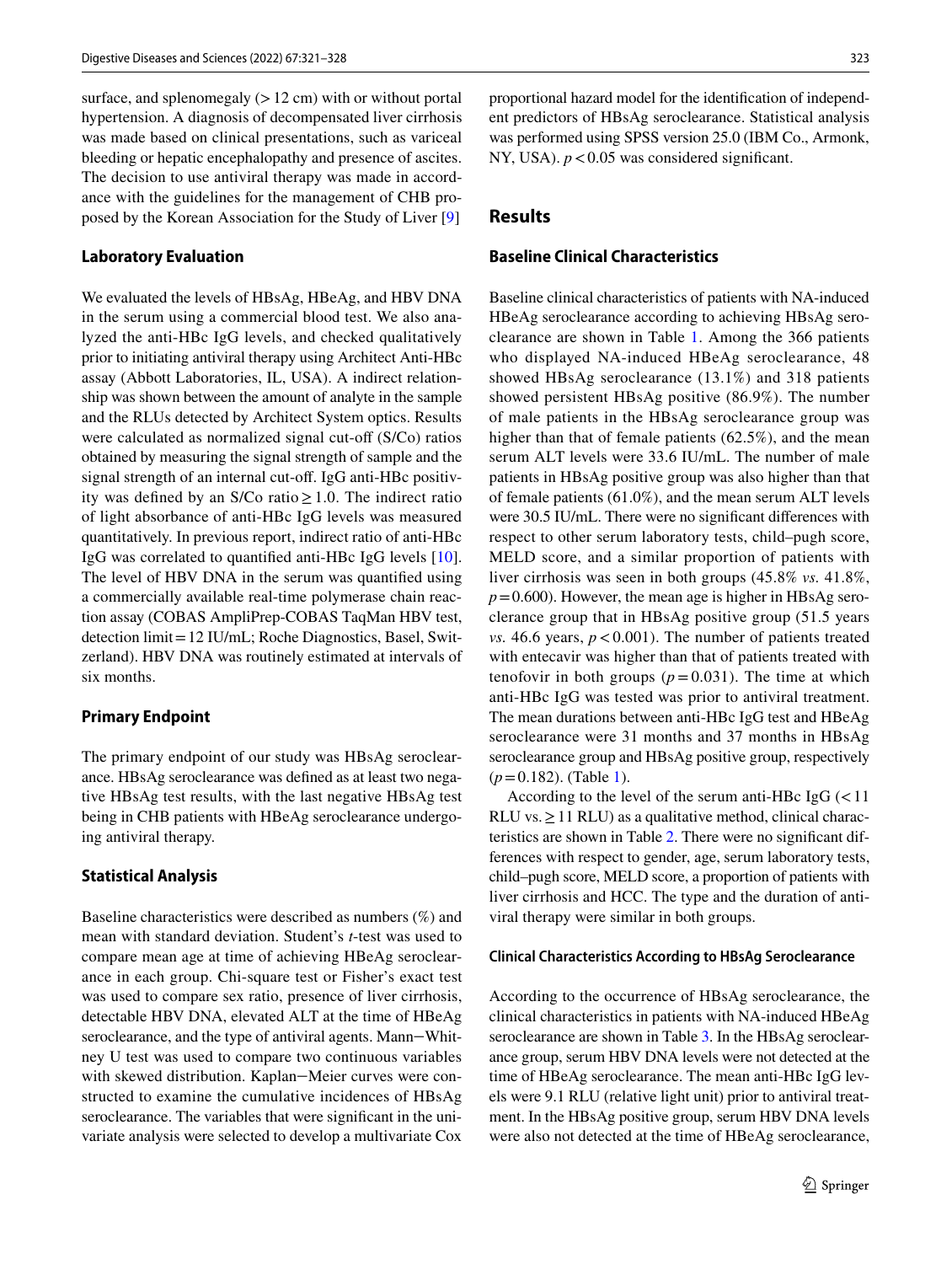<span id="page-3-0"></span>**Table 1** Baseline characteristics at the time of HBeAg seroclearance according to the occurrence of HBsAg seroclearance

 $\overline{a}$ 

| Variables                                                             | HBsAg seroclearance<br>$n = 48$ (%) | HBsAg positive<br>$n = 318$ (%) | $p$ value |
|-----------------------------------------------------------------------|-------------------------------------|---------------------------------|-----------|
| Male                                                                  | 30(62.5)                            | 194(61.0)                       | 0.843     |
| Age (mean, years)                                                     | $51.5 \pm 8.4$                      | $46.6 \pm 12.7$                 | < 0.001   |
| ALT (IU/L)                                                            | $33.6 \pm 39.3$                     | $30.5 \pm 32.8$                 | 0.359     |
| HBV DNA $(\log_{10}$ IU/mL)                                           | Not-detected                        | Not-detected                    |           |
| Platelet $(\times 10^3/\text{mm}^3)$                                  | $175 \pm 60.3$                      | $173 + 81.8$                    | 0.677     |
| Albumin $(g/dL)$                                                      | $3.8 \pm 0.4$                       | $3.9 \pm 0.5$                   | 0.572     |
| Total bilirubin (mg/dL)                                               | $1.0 \pm 1.1$                       | $0.9 \pm 1.2$                   | 0.361     |
| Prothrombin time (INR)                                                | $1.1 \pm 0.2$                       | $1.2 \pm 0.2$                   | 0.255     |
| Creatinine (mg/dL)                                                    | $1.2 \pm 1.1$                       | $1.1 \pm 1.4$                   | 0.218     |
| Child-Pugh score                                                      | $5.2 \pm 1.5$                       | $5.4 \pm 1.7$                   | 0.159     |
| <b>MELD</b> score                                                     | $9.2 \pm 1.2$                       | $9.6 \pm 1.4$                   | 0.119     |
| Liver cirrhosis, compensated                                          | 22(45.8)                            | 133(41.8)                       | 0.600     |
| Hepatocellular carcinoma                                              | 0(0)                                | 0(0)                            | 1.0       |
| Antiviral agent (ETV:TDF)                                             | 37:11 (77.1:22.9)                   | 194:124 (61.0:39.0)             | 0.031     |
| Duration between anti-HBc IgG test to<br>HBeAg seroclearance (months) | $31 \pm 22$                         | $37 + 29$                       | 0.182     |

*ALT* Alanine aminotransferase, *ETV* Entecavir, *TDF* Tenofovir

<span id="page-3-1"></span>**Table 2** Clinical characteristics at the time of HBeAg seroclearance according to anti-HBc IgG level

| Variables                                                             | Anti-HBcIgG <sup>a</sup>                 |                                             |       |
|-----------------------------------------------------------------------|------------------------------------------|---------------------------------------------|-------|
|                                                                       | $<$ 11 RLU <sup>b</sup><br>$n = 181$ (%) | $\geq$ 11 RLU <sup>b</sup><br>$n = 185$ (%) |       |
| Male                                                                  | 113(62.4)                                | 111(60.0)                                   | 0.633 |
| Age (mean, years)                                                     | $48.2 \pm 11.6$                          | $46.6 \pm 12.5$                             | 0.202 |
| ALT (IU/L)                                                            | $32.9 \pm 32.7$                          | $32.4 \pm 35.7$                             | 0.446 |
| HBV DNA $(\log_{10}$ IU/mL)                                           | Not-detected                             | Not-detected                                |       |
| Platelet $(\times 10^3/\text{mm}^3)$                                  | $166 \pm 66.4$                           | $170 \pm 77.3$                              | 0.636 |
| Albumin (g/dL)                                                        | $4.2 \pm 0.6$                            | $4.2 \pm 0.5$                               | 0.857 |
| Total bilirubin (mg/dL)                                               | $1.1 \pm 1.5$                            | $0.9 \pm 0.6$                               | 0.064 |
| Prothrombin time (INR)                                                | $1.1 \pm 0.8$                            | $1.1 \pm 0.9$                               | 0.475 |
| Creatinine (mg/dL)                                                    | $1.1 \pm 1.4$                            | $1.0 \pm 0.9$                               | 0.087 |
| Child-Pugh score                                                      | $5.3 \pm 1.7$                            | $5.3 \pm 1.9$                               | 0.487 |
| <b>MELD</b> score                                                     | $9.5 \pm 1.7$                            | $9.6 \pm 1.2$                               | 0.677 |
| Liver cirrhosis, compensated                                          | 72 (42.1)                                | 83 (42.6)                                   | 0.929 |
| Hepatocellular carcinoma                                              | 0(0)                                     | 0(0)                                        | 1.0   |
| Antiviral agent (ETV:TDF)                                             | 110:71 (60.8:39.2)                       | 121:64 (65.4:34.6)                          | 0.358 |
| Duration between anti-HBc IgG test to<br>HBeAg seroclearance (months) | $31 \pm 29$                              | $37 + 23$                                   | 0.053 |
| Duration of antiviral therapy (months)                                | $63 + 38$                                | $62 + 42$                                   | 0.636 |

*ALT* Alanine aminotransferase, *ETV* Entecavir, *TDF* Tenofovir

a Anti-HBc IgG was tested before antiviral treatment

<sup>b</sup>RLU: relative light unit (upper limit 22 RLU)

whereas the mean anti-HBc IgG levels were 10.2 RLU prior to antiviral treatment. In the HBsAg seroclearance group, the anti-HBc IgG levels in 33 patients (68.8%) were<11 RLU. HBsAg seroclearance was not observed when anti-HBc IgG levels≥16 RLU. However, in the HBsAg positive group,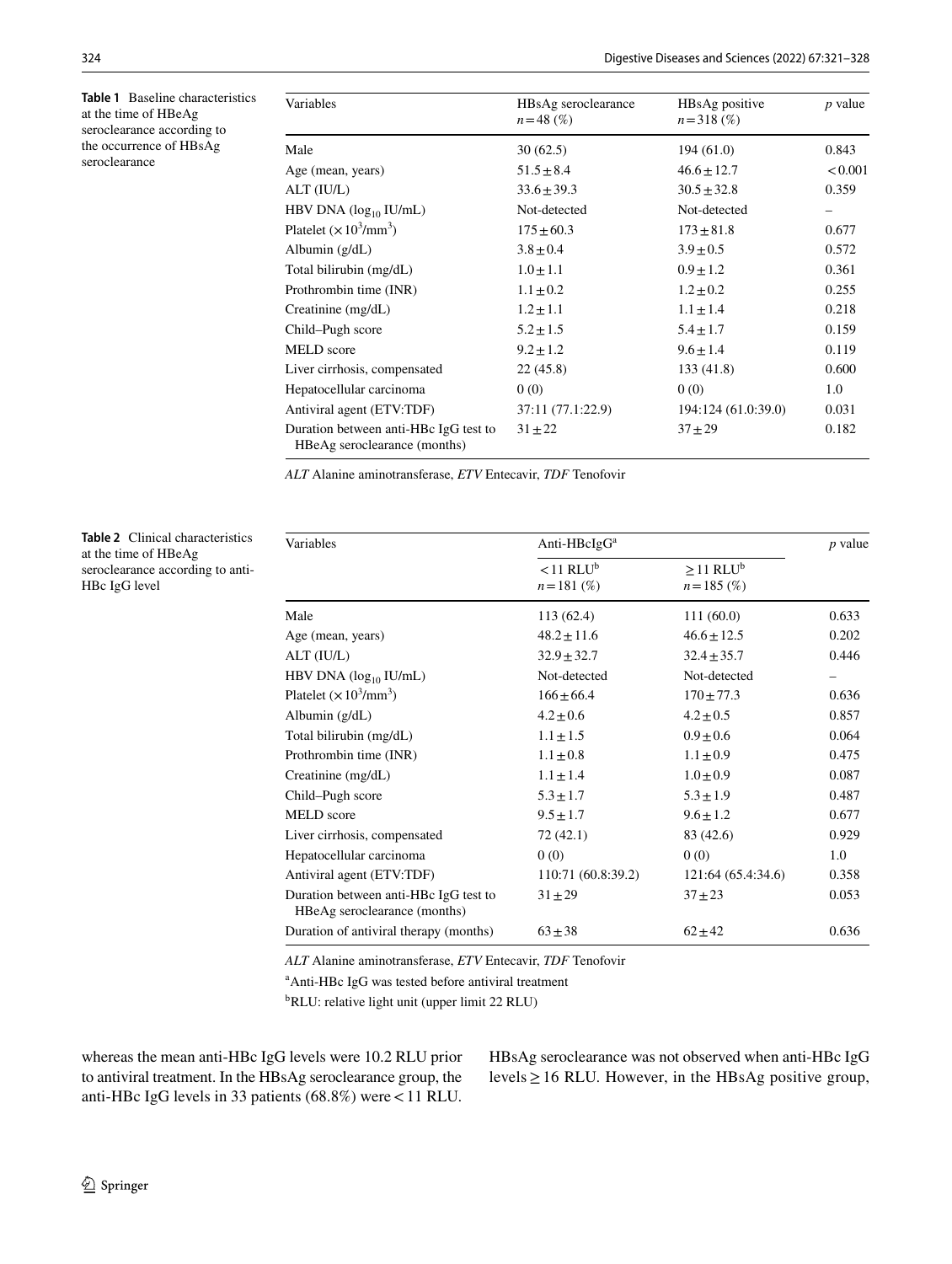<span id="page-4-0"></span>**Table 3** Clinical characteristics of patients with NA-induced HBeAg seroclearance according to the occurrence of HBsAg seroclearance

| Variables                                | HBsAg seroclearance<br>$n = 48$ (%) | HBsAg positive<br>$n = 318$ (%) | $p$ value          |
|------------------------------------------|-------------------------------------|---------------------------------|--------------------|
| HBV DNA <sup>a</sup> ( $log_{10}$ IU/mL) | Not detected                        | Not detected                    |                    |
| Anti-HBc IgG $(RLU)^b$                   | $9.1 \pm 4.2$                       | $10.2 \pm 4.7$                  | 0.114              |
| <6                                       | 9(18.8)                             | 49 (15.4)                       | 0.003 <sup>c</sup> |
| 6 to 11                                  | 24(50.0)                            | 97(30.5)                        |                    |
| 11 to 16                                 | 15 (31.2)                           | 152 (47.8)                      |                    |
| $\geq 16$                                | 0(0)                                | 20(6.3)                         |                    |
| Duration of antiviral therapy (months)   | $69.4 + 47.7$                       | $58.3 \pm 36.5$                 | 0.095              |

a HBV DNA was tested at the time of HBeAg seroclearance

<sup>b</sup>Anti-HBc IgG (RLU) was tested prior to antiviral treatment; RLU: relative light unit (upper limit 22 RLU) c Chi-square test was used to compare anti-HBcIgG<11 RLU ratio between HBsAg seroclearance group and HBsAg positive group



<span id="page-4-1"></span>**Fig. 2** Cumulative incidence of HBsAg seroclearance after NAinduced HBeAg seroclearance. Cumulative incidence of HBsAg seroclearance after NA-induced HBeAg seroclearance was 32.9% for the duration of 10 years

the anti-HBc IgG levels in 172 patients (54.1%) were  $\geq$  11 RLU  $(p=0.003)$ .

## **Cumulative Incidence of HBsAg Seroclearance According to the Anti‑HBc IgG Level**

The mean duration between anti-HBc IgG test and HBsAg seroclearance was 87 months. The mean duration between HBeAg seroclearance and the occurrence of HBsAg seroclearance was 69 months. Mean duration of antiviral therapy in HBsAg seroclearance group and in HBsAg positive groups was 69 months and 58 months, respectively. There was no significant relation between the antiviral treatment duration and the occurrence of HBsAg seroclerance (*p*=0.095) (Table [3](#page-4-0)).

The cumulative incidence of HBsAg seroclearance after NA-induced HBeAg seroclearance was 32.9% for the duration of 10 years (Fig. [2](#page-4-1)). When we divided the anti-HBc IgG level by 11 RLU, the cumulative incidence of HBsAg seroclearance reduced by approximately 40% for less than 11 RLU and lowered to  $25\%$  above 11 RLU (Fig. [3](#page-5-0),  $p = 0.054$ ).

# **Regression Analysis for Predictors of HBsAg Seroclearance (Multivariate Analysis)**

In patients with NA-induced HBeAg seroclearance (Table [4\)](#page-6-0), the odds ratio of age was 1.032 (Confdential interval (CI): 1.007–1.057, *p* = 0.012), serum ALT was 1.008 (CI: 1.001 to 1.015, *p*=0.020), and serum anti-HBc IgG level was 0.957 (CI: 0.902 to 1.015, *p*=0.141) as continuous variables. When age ( $<$  50 years vs.  $\geq$  50 years) and serum ALT (<40 IU/L vs.  $\geq$ 40 IU/L), and anti-HBc IgG level  $(\geq 11$  RLU vs. < 11 RLU) were divided as categorical variables, the odds ratios were 3.925 (CI: 1.702–9.054, *p*=0.001), 2.739 (CI: 1.455 to 5.155, *p*=0.002), and 2.213 (CI: 1.220 to 4.014,  $p = 0.009$ ), respectively.

#### **Discussion**

Conventionally, the goal of therapy in chronic hepatitis B patients is viral suppression [[9](#page-7-8), [11,](#page-7-10) [12\]](#page-7-11). This outcome ameliorates hepatic infammation as well as fbrosis, and reduces the occurrence of HCC  $[13, 14]$  $[13, 14]$  $[13, 14]$  $[13, 14]$ . To achieve this goal, antiviral agents aimed at suppressing the replication of HBV DNA have been developed. HBsAg seroclearance with sustained HBV DNA suppression is regarded as the optimal treatment endpoint, called 'functional cure' [[9](#page-7-8)]. However, the capacity of current NA treatments to achieve functional cure is limited [\[15](#page-7-14)], primarily due to the ability of HBV to survive in the form of cccDNA in infected hepatocytes [[13\]](#page-7-12). In our data, HBsAg seroclearance was observed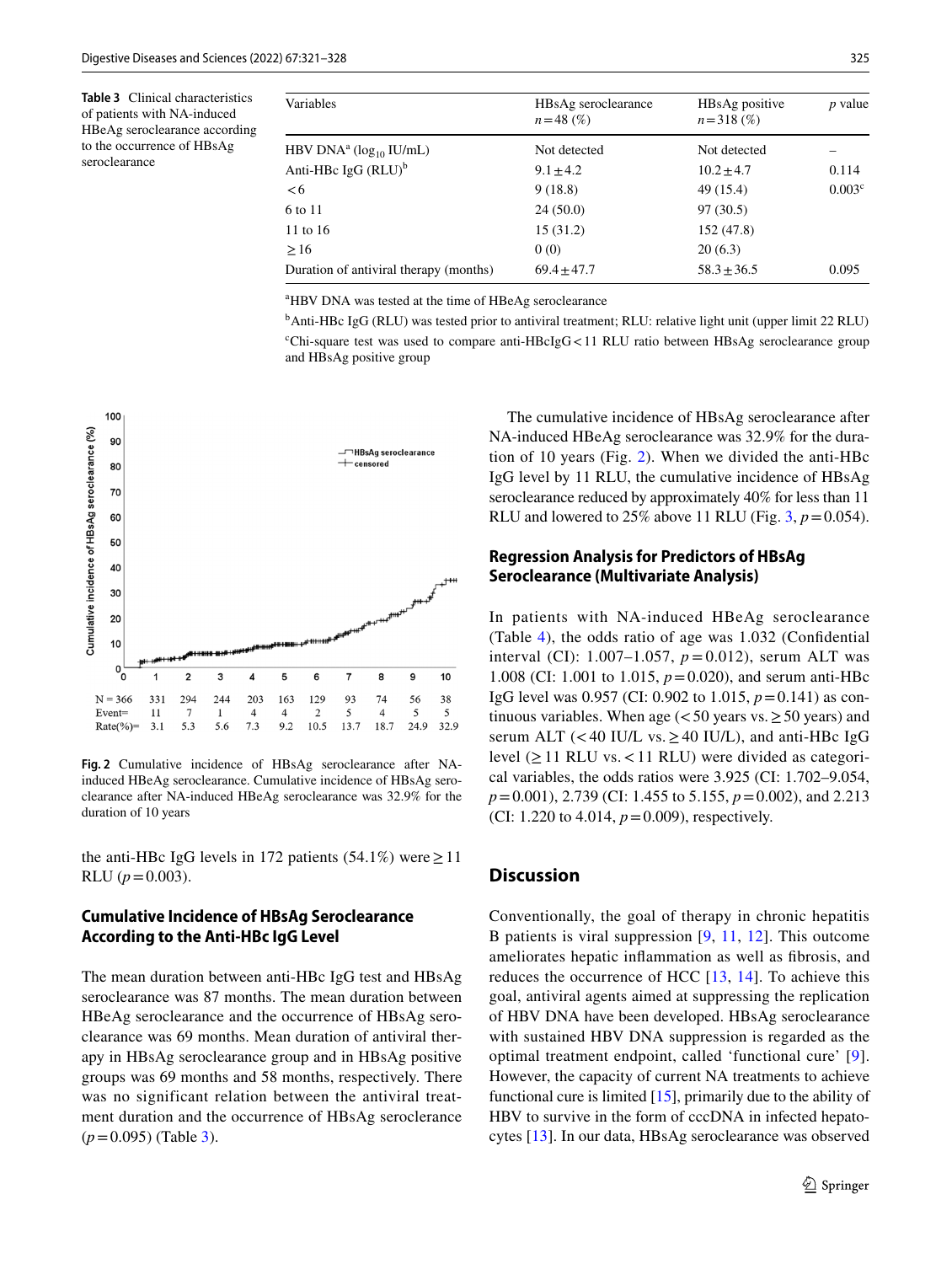<span id="page-5-0"></span>**Fig. 3** Cumulative incidence of HBsAg seroclearance according to the anti-HBc IgG level. Cumulative incidence of HBsAg seroclearance reduced by approximately 40% for less than 11 RLU and lowered to 25% above 11 RLU



in only 16% of the patients despite the presence of HBeAg seroclearance. Furthermore, not much is known about the predictors of HBsAg seroclearance before the initiation of NA treatment. In previous studies, the cumulative incidence of HBsAg seroclearance was higher when baseline HBsAg titer was lower before treatment [\[4](#page-7-3)]. As HBsAg titer test is costly, the development of accurate predictive biomarkers of functional cure is necessary.

In multivariate analysis, age serum ALT and anti-HBc IgG were predictors of HBsAg seroclearance. Our data suggest that old age ( $\geq$  50 years), elevated ALT ( $\geq$  40 IU/L) at the time of NA induced HBeAg seroclearance, and low anti-HBc IgG level  $(< 11$  RLU) prior to antiviral therapy have high probability of NA induced HBsAg seroclearance. In previous study, age≥60 years old, and serum ALT≥45 IU/L were predictors of spontaneous HBsAg seroclearance in HBeAg-sereonegative individuals [[4](#page-7-3)]. However, gender is not a predictor in our study unlike previous study.

Qualitative anti-HBc IgG assay is used to determine the presence of current or past HBV infections in an individual [ $16$ ]. In a recent study [[4\]](#page-7-3), anti-HBc IgG levels have been shown to be associated with HBsAg and HBV DNA in NAnaïve CHB patients who showed natural seroconversion of HBeAg. Additionally, anti-HBc IgG levels were also higher in HBeAg seropositive patients when compared with those seen in HBeAg seroclearance patients, who showed undetectable HBV DNA and HBsAg seroclearance.

Although baseline anti-HBc IgG levels were checked by qualifcation methods, multivariate analysis (Table [4](#page-6-0)) shows the odds ratio of 2.213, when the anti-HBc IgG level is less than 11 RLU as a predictor of HBsAg seroclearance among

patients with NA-induced HBeAg seroclearance. The HBV core antigen (HBcAg) can stimulate humoral and cellular immune responses [\[17\]](#page-7-16), and CHB patients show late, transient, or narrowly focused T-cell responses [[18\]](#page-7-17). Therefore, anti-HBc IgG serves as a surrogate indicator for both the HBV-specifc adaptive immune activation and the intrahepatic viral antigen load [[4](#page-7-3)]. In our study, the percentage of HBsAg seroclearance was relatively high at 68.8%, when anti-HBc IgG levels were less than 11 RLU, and no HBsAg seroclearance was observed when the anti-HBc IgG levels exceeded 16 RLU (Table [3\)](#page-4-0). Therefore, the low anti-HBc IgG levels could serve as a predictor of HBsAg seroclearance in CHB patients treated with NA.

Entecavir treatment showed signifcantly higher HBsAg seroclearance when compared with that of tenofovir  $(p=0.031,$  Table [1\)](#page-3-0), possibly due to the difference between treatment durations of entecavir and tenofovir (79 months versus 34 months). In Korea, entecavir and tenofovir were introduced in 2007 and 2012, respectively. Therefore, in the absence of randomized, controlled study, we could not compare the efectivity for HBsAg seroclearance of these two drug treatments [\[19](#page-7-18)].

Our study also has some limitations. First, it relies on qualitative methods instead of quantitative methods. We were only able to test the baseline anti-HBc IgG levels in CHB patients. We believe that studying the changes in anti-HBc IgG levels during treatment could reveal interesting observations. We did not analyze HBsAg titer. The HBsAg quantifcation is also an important contributing factor for functional cure. However, it was not covered by medical insurance system at the time of patients' enrollment in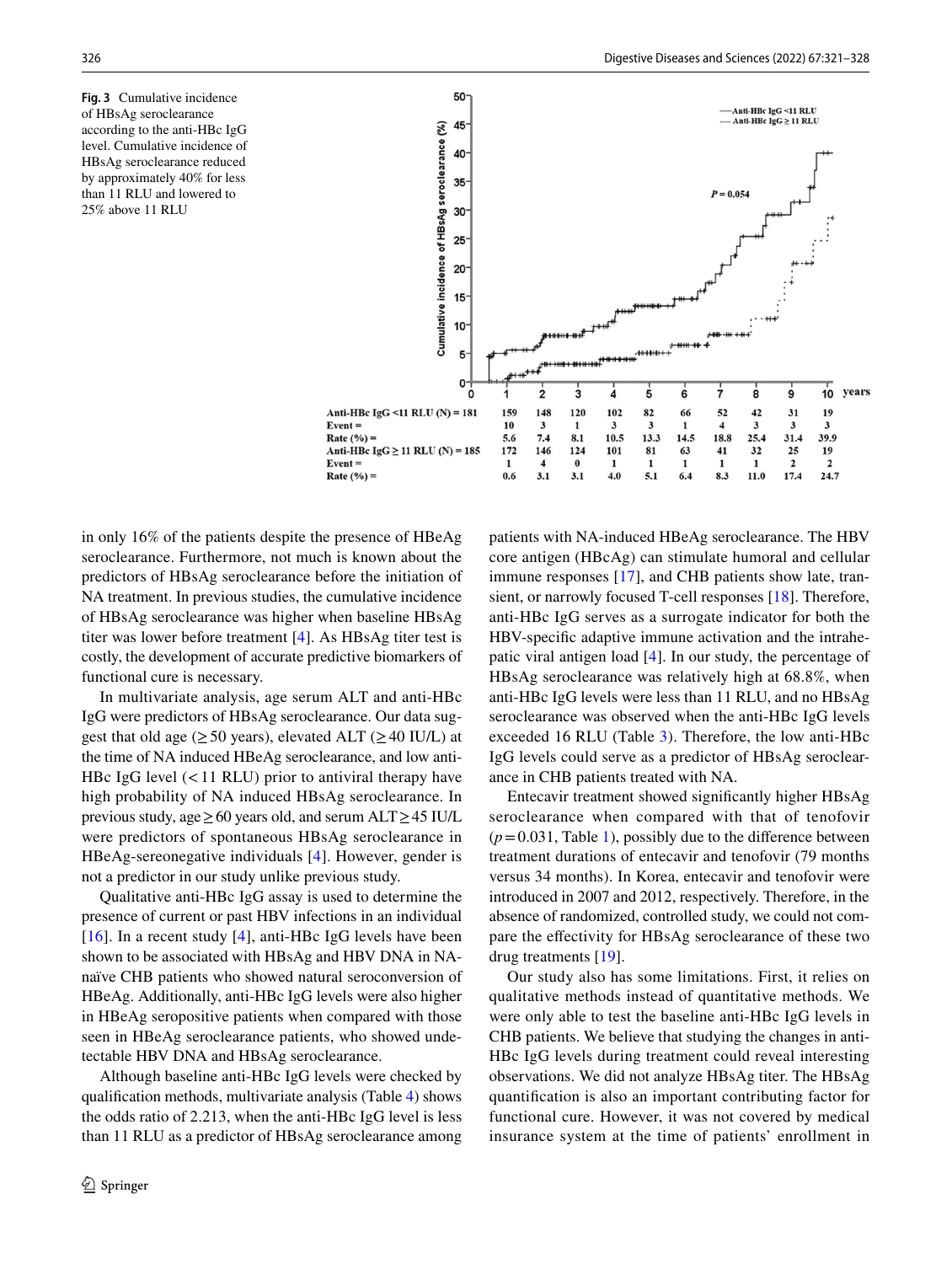<span id="page-6-0"></span>**Table 4** Regression analysis for predictors of HBsAg seroclearance in patients with NA induced HBeAg seroclearance

| Variables                                      | Univariate analysis      |           | Multivariate analysis    |           |
|------------------------------------------------|--------------------------|-----------|--------------------------|-----------|
|                                                | HR (95% CI) <sup>a</sup> | $p$ value | HR (95% CI) <sup>a</sup> | $p$ value |
| Age (years)                                    |                          |           |                          |           |
| < 50                                           | Reference                |           | Reference                |           |
| $\geq 50$                                      | $3.069(1.506 - 6.254)$   | 0.002     | 3.925 (1.702-9.054)      | 0.001     |
| Gender                                         |                          |           |                          |           |
| Female                                         | Reference                |           | Reference                |           |
| Male                                           | $1.136(0.058 - 2.224)$   | 0.709     | $1.087(0.591 - 1.997)$   | 0.789     |
| ALT (IUL)                                      |                          |           |                          |           |
| < 40                                           | Reference                |           | Reference                |           |
| $\geq$ 40                                      | 2.853 (1.519 - 5.360)    | 0.001     | $2.739(1.455 - 5.155)$   | 0.002     |
| HBV DNA <sup>b</sup> ( $log_{10}$ IU/mL)       |                          |           |                          |           |
| Platelet $(\times 10^3/\text{mm}^3)$           | $0.999(0.994 - 1.002)$   | 0.829     |                          |           |
| Albumin $(g/dL)$                               | $0.829(0.688 - 1.288)$   | 0.732     |                          |           |
| Total bilirubin (mg/dL)                        | $1.104(0.824 - 1.479)$   | 0.506     |                          |           |
| Prothrombin time (INR)                         | $0.986(0.896 - 1.012)$   | 0.874     |                          |           |
| Creatinine (mg/dL)                             | $1.072(0.916-4.138)$     | 0.387     |                          |           |
| Child-Pugh score                               | $1,617(0.746-4.267)$     | 0.658     |                          |           |
| <b>MELD</b> score                              | $1.512(0.852 - 3.212)$   | 0.483     |                          |           |
| Liver cirrhosis, compensated                   |                          |           |                          |           |
| No                                             | Reference                |           | Reference                |           |
| Yes                                            | 1.988 (0.955–4.138)      | 0.066     | $1.383(0.751 - 2.545)$   | 0.298     |
| Anti-HBc IgG $(RLU)^c$                         |                          |           |                          |           |
| < 11                                           | 2.478 (1.268–4.843)      | 0.008     | $2.213(1.220-4.014)$     | 0.009     |
| >11                                            | Reference                |           | Reference                |           |
| Total follow-up duration <sup>d</sup> (months) | $1.006(0.998 - 1.015)$   | 0.142     |                          |           |

*ALT* Alanine aminotransferase, *ETV* Entecavir, *TDF* Tenofovir, *RLU* Relative light unit

<sup>a</sup>HR, Hazard ratio; CI, Confidential index

<sup>b</sup>HBV DNA; serum HBV DNA level was not detected in both group at the time of HBeAg seroclearance (baseline)

c RLU: relative light unit (upper limit 22 RLU)

<sup>d</sup>Total follow-up duration; the duration between the time of HBeAg seroclearance and last follow-up

Korea. Second, Korea has a high prevalence of the alcoholrelated liver disease. Because it is a retrospective study, a selection bias can occur that does not exclude patients with the absence of alcohol history in the medical record. Third, at the time when HBeAg loss or seroconversion occurred, there were no patients with HBeAg loss and HBsAg loss simultaneously. HBsAg test is not checked regularly in real clinical practice, but at the time of HBeAg loss in HBeAg positive patients, and once a year in HBeAg negative patients with undetectable HBV DNA. Unfortunately, the HBsAg test was done arbitrarily in intervals in quite a few patients who take oral NA due to retrospective studies. Fourth, if a serum anti-HBc IgG test had been performed at the time of NAinduced HBeAg seroclearance, it would have been a better study. However, almost all patients performed serum anti-HBc IgG test prior to antiviral therapy. Lastly, this study was based on data obtained from a single center. Therefore, these results need to be validated in multiple cohorts.

In conclusion, even if current anti-HBc IgG qualifcation test is the indirect method, anti-HBc level  $<$  11 RLU might be associated with HBsAg seroclearance in patients with NA-induced HBeAg seroclearance. We hope that our results can help physicians in predicting HBsAg seroclearance in patients with NA-induced HBeAg seroclearance as like naturally developed HBsAg seroclearance. Our results need to be validated using a new quantitative anti-HBc IgG technique. Additionally, combining the model on quantitative HBsAg, anti-HBc IgG, HBV DNA, and host factors (age and ALT) may predict functional cure.

**Author's contribution** HWL has complete access to all data in the study and is responsible for integrity of the data and accuracy of analyses. Study concept and design: KSL and JIL. Acquisition of data: SK, HYC, DK, and SHJ. Analysis and interpretation of data: SK and HWL. Manuscript preparation: SK, SY, and HWL. Statistical analysis: HWL.